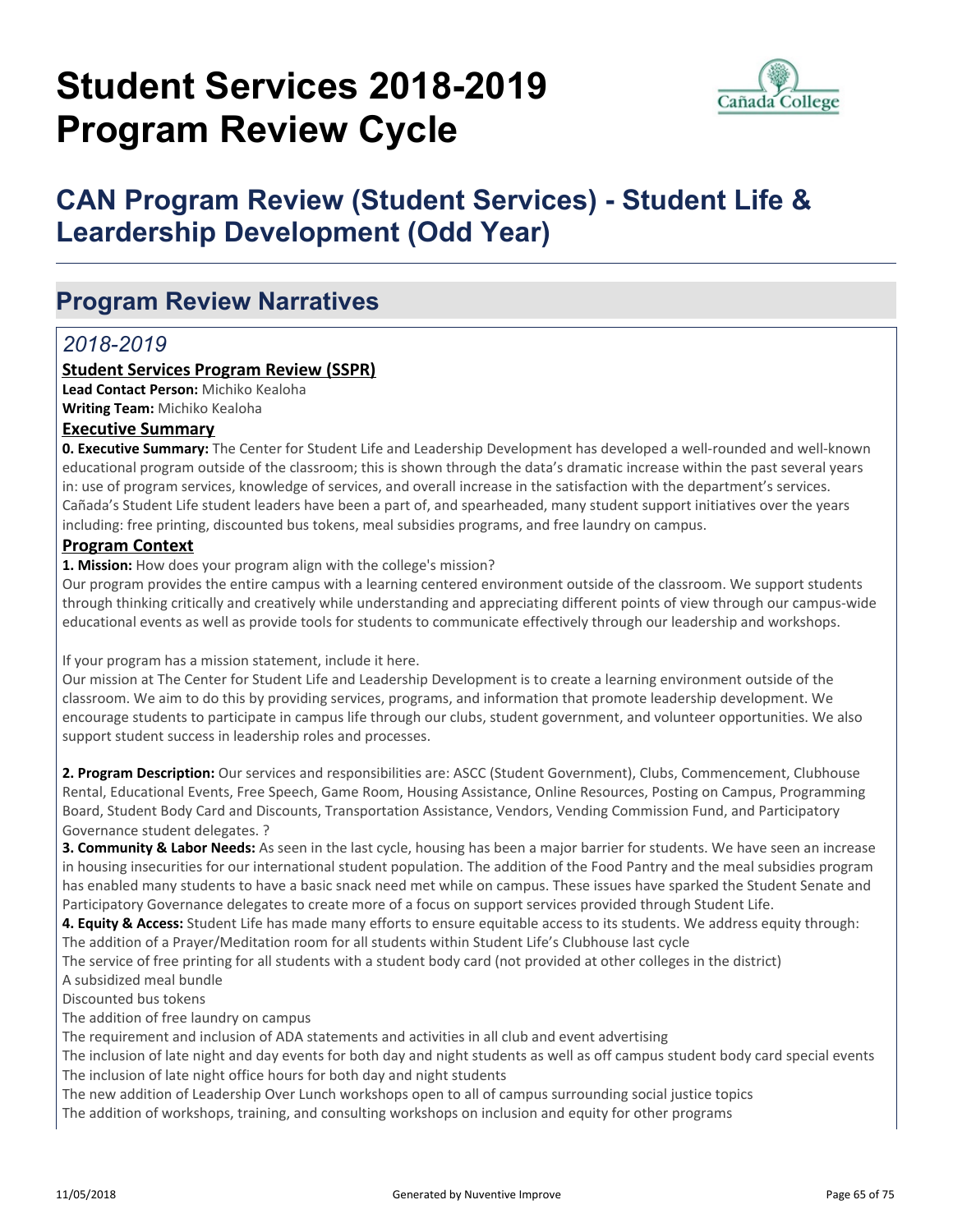### **Looking Back**

#### **4. Major Accomplishments:** Fall 2017

Implement an Associated Students Alumni Network, so that our program can:

keep in touch with all of the alumni of Associated Students of Cañada College

checking in on their progress as well as receive anecdotal data of how The Center for Student Life and Leadership Development has affected their transfer journey

allow for alumni visits with current students along with personalized campus tours--creating long-term relationships as well as a support system for other students hoping to transfer

#### Spring 2018

Research Proposal chosen and Student Life and Leadership Manager presented twice as well as spoke at an international conference (NASPA) in Spring 2018

Student Life and Leadership Manager was also elected and appointed NASPA Community College Institute Director Elect Student Life and Leadership Assistant started a Leadership Over Lunch Workshop program, opening up our services to more students on campus

Work directly with College President on the college's First Awareness Summit on Housing, Food, and Transportation Fund three students in attending the Cannes Film Festival after a national win at the Campus Movie Festival

#### Summer 2018

(With the decrease in 4th of July Parade responsibilities, and no longer needing to close Student Life throughout the entire summer, much more was accomplished than in previous years.)

Student Life had more time to create numerous in-house recruitment videos and had triple the amount of people for the first Senate meeting and applying in the first week of school

Student Life and Leadership Manager Certified and interviewed to teach in the classroom, which meant a broader lens of the equity gaps students have in the classroom and curriculum

Student Senate sent four student delegates to the National Conference on Race and Ethnicity for the first time, broadening their knowledge of equity and access--sparking a housing assistance initiative

CIAG assesses that Cañada's Student Life produces the highest number of campus wide events and activities compared to CSM and Skyline

Worked with international center to establish a daily prayer hour with purchase of meditation supplies

Begin retreat and training consultations with The Learning Center for student leader workshops as well as Marketing Department retreat

Major increase in leadership workshops provded to other departments including: Outreach, Colts Con, International Student Center, ESO, and Middle College

Student Life and Leadership Manager partnered with CSM to create and host a district-wide first-time HBCU visits Student Life partners with Public Safety to establish a new monthly senate check in on campus safety and placement for bulletin boards to increase community policing and community building for safety on campus

Partner with the Promise Program to start a Hip Hop Hour program on campus, including an international conference proposal on the work being done on campus

#### Fall 2018

Student Life and Leadership Manager recognized with the "Above and Beyond" Award for work with Student Senate on food insecurity with the meal subsidies program

The Student Senate was the first in the district to work with the Administrators to create a free laundry program on campus

**5. Impact of Resource Applications:** Student Life and Leadership has not been granted new equiptment resource allocations from the college in six years.

#### **Current State of the Program**

**6A. State of the Program - Observation:** As noted in our department highlights, our Center has seen significant increases in the 16 services we provide to students. With strong student leaders, advertisement, and campus partnerships, we have been able to grow our reach. Student Life has seen a dramatic increase in Free Speech and the need for students' basic needs of housing, transportation, and food rise within the past cycle; thus focusing many of the department initiatives to address these needs. Within the last two cycles, an improvement to the department was to hire, sustain, and train a capable Student Life and Leadership Assistant. To be able to have a full time staff member sustained for over a year has created the opportunity to transfer the focus from training staff to creating a more powerful and meaningful Housing Assistance program. What changes could be implemented to improve your program?

Within the last two cycles, an improvement to the department was to hire, sustain, and train a capable Student Life and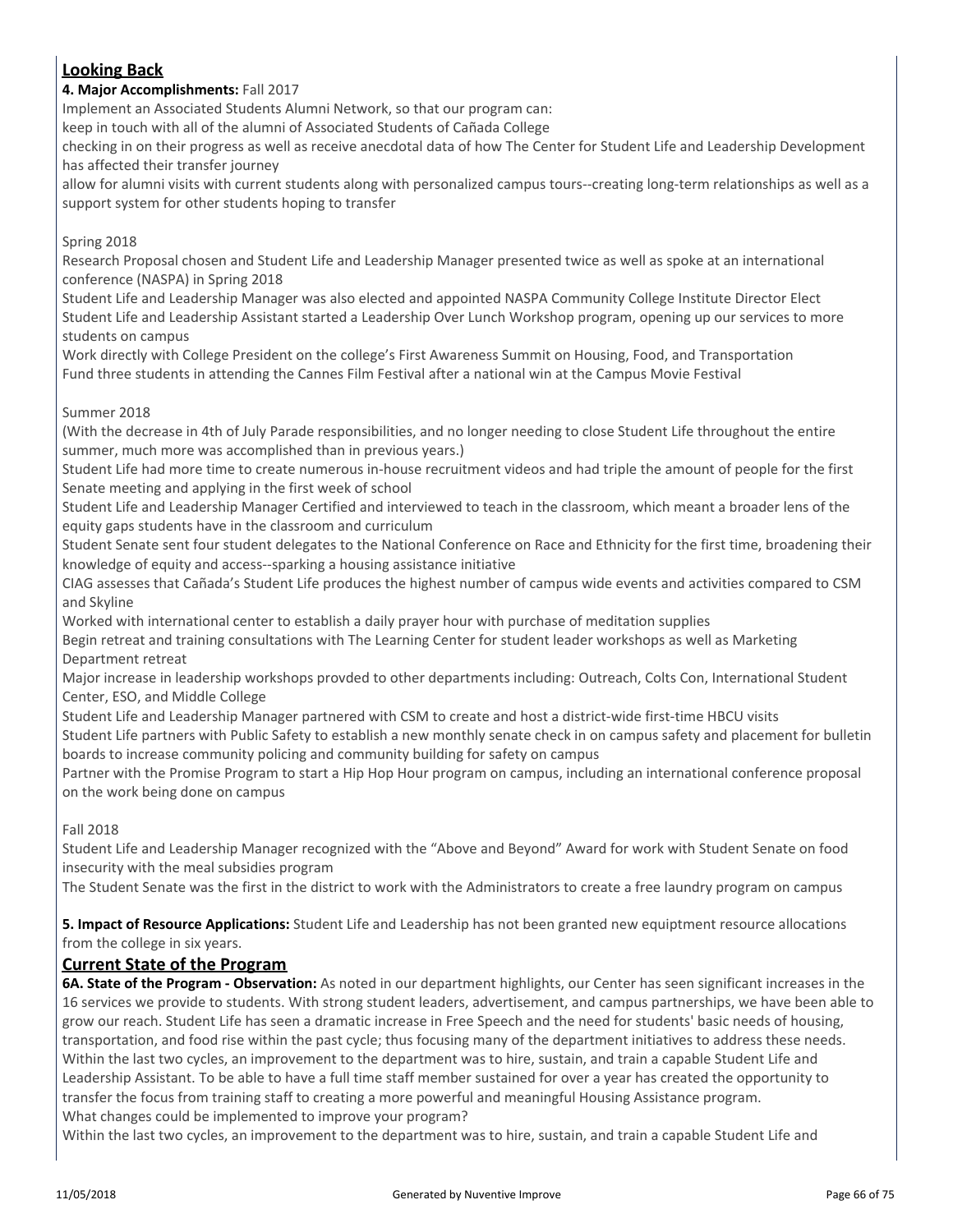Leadership Assistant. To be able to have a full time staff member sustained for over a year has created the opportunity to transfer the focus from training staff to creating a more powerful and meaningful Housing Assistance program. **6B. State of the Program - Evaluation:** What are some improvements that have been, or can be, implemented as a result of SAO Assessment?

#### Increase the Campus-Wide Leadership Workshops We Offer

Garnering a wider audience with the new inclusion of Colts Con, ESO, International Student Center, Middle College, Promise, Outreach, and Leadership Over Lunch workshops, Student Life may look at increasing their reach on campus through further development of all-campus workshops and classroom-visit workshops

#### Increase in Free Speech

Because of the political climate, Student Life has seen a dramatic increase in Free Speech applications on campus. To become better equipped with the laws and best practices, the Student Life and Leadership Manager attended the National Student Affairs Conference that centered around Free Speech on campus

#### Assess Game Room Use

Although the Student Senate utilized their "Special Projects" account to purchase a new air hockey table, ping pong table, XBox, and Playstation in the '17-'18 year, there has been a decrease in the service. Assessment must be done to see why students are not seeking the Game Room as a place to "hang out".

#### Housing Assessment

Working with the District, all three college Student Life departments should be assessing students' housing needs further. Why has our number gone down yet the number of students in California having housing insecurity rising significantly? Further partnerships and work must be done with Sparkpoint, as possible drop in Student Life numbers in this area could be due to overlap housing assistance services in Sparkpoint. Creating meaningful interventions and assistance for students is crucial- this service's mission both at the college and within the district must be further developed. Within future cycles, Student Life must work closely with the Sparkpoint staff to see where overlap lies. Our department has spent money and many staff hours sending the Student Life and Leadership Assistant to Housing trainings and conferences and we must develop a college action plan.

#### Increase Student Body Card Use

There was also a decrease in Student Body Cards in the past academic year--potentially due to missing ink at the beginning of the year when card creation is the busiest. This combined with lower enrollment could play into the decrease of Student Body Cards. Student Life must do more night card creation nights and class visits to increase this number.

Continue to Fund Free Printing and Bus Tokens

We continue to be the only college in the district to provide discounted bus tokens and free printing. In the last two years bus token services provided have doubled and free printing services use has triple in three years. These programs must continue to be part of the budget, as a well used, further advertised support service to students.

#### Club Training

Within this cycle, we've seen the highest number of clubs in numerous years. This could be due to the streamlined process after a lot of re-working to a transition on google forms, including the constitution within the application questions itself.

#### Financially Support Club Advisors

With the national election and appointment, our center received many comments from students who had culture and political clubs that they didn't want to be involved and put themselves out in the public eye after the election. Our Center also heard from Club Advisors who didn't want to be advise and be liable when protests arose and liability became more real for Advisors. Our center will continue to advocate for Faculty and Staff to be compensated for the crucial and needed volunteer time of being a Club Advisor. Further research must be done as Club Participation is at an all time high this year. This could be due to the addition of a Summer 2018 Colts Con workshop on how to start a club and what club events students would like to see. This workshop must be continued in future years.

**7A. Current SAOs & SLOs:** Service Area Outcomes (SAOs)

Increase student visitation to the Center for Student Life and Leadership Development Increase awareness of Center resources

Student Learning Outcomes (SLOs) for Student Senate:

CHANGE: The Associated Students of Cañada College (ASCC) Governing Council will understand the College and District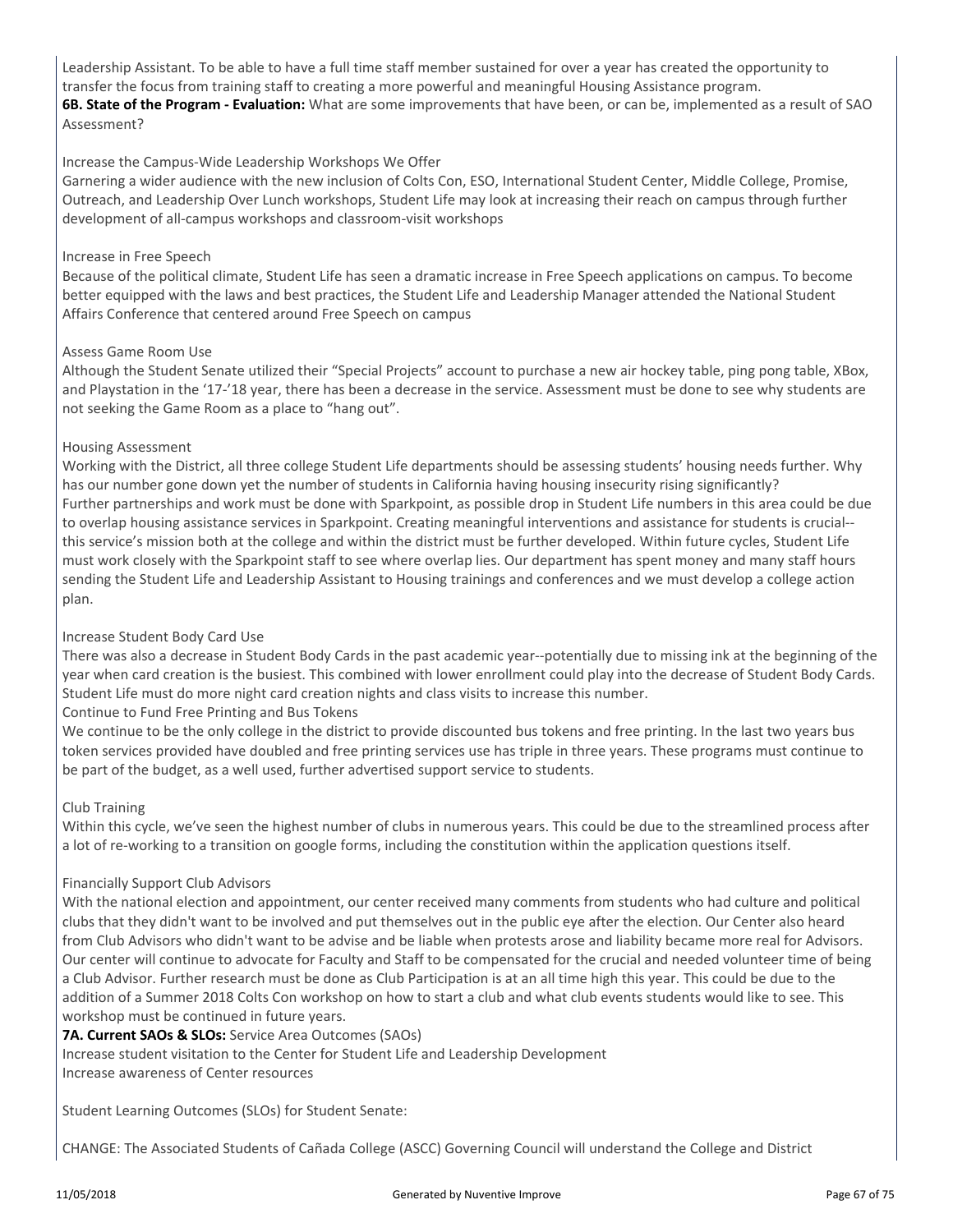participatory governance processes. This department learning outcome aligns with the following institutional learning outcomes: Communication, and Critical Thinking.

LEADERSHIP: The ASCC Governing Council will learn team building, identify strengths, and effective communication skills. This department learning outcomes aligns with the following institutional learning outcomes: Communication, and Critical Thinking. COMMUNITY: The ASCC Governing Council members will learn how to plan events, know more about campus programs, the diverse cultures on campus and become aware of the social justice needs that exist. This department learning outcome aligns with the following institutional learning outcomes: Communication, Creativity, and Community.

MENTORSHIP: Students will learn will where they can go on campus to get support in college and how they are responsible for each other's success and retention in college and in ASCC. This department learning outcomes aligns with the following institutional learning outcome: Community.

Student Learning Outcomes (SLOs) for Student Interns:

(New as of Spring 2016)

SERVICE: Student interns will learn time management, organization, and customer service skills. This department learning outcome aligns with the following institutional learning outcomes: Communication and Critical Thinking.

LEADERSHIP: Student interns will identify personal strengths, and demonstrate strong work ethics and professionalism. This department learning outcome aligns with the following institutional learning outcomes: Communication and Critical Thinking. COMMUNITY: Student interns will learn more about campus resources, and work collaboratively with diverse groups of people. This department learning outcome aligns with the following institutional learning outcomes: Communication, Creativity, and Community.

ENGAGEMENT: Student interns will participate in at least one student leadership retreat, programming board committees and/ or other related ASCC events. This department learning outcome aligns with the following institutional learning outcomes: Critical Thinking and Community.

Student Learning Outcomes (SLOs) for Inter-Club Council (ICC) Members:

(New as of Fall 2016)

LEADERSHIP: The Inter-Club Council will understand Parliamentary Procedure and how to hold an efficient and inclusive club meeting. This department learning outcome aligns with the following institutional learning outcomes: Communication. COMMUNITY: The ICC will learn how to plan events and know more about campus programs. This department learning outcome aligns with the following institutional learning outcomes: Communication, Creativity, and Community.

**7B. SAO Assessment Plan:** We administer a hard-copy survey to random students on the Upper Lawn during the morning and night of two days. In '14-'15, we passed out this survey the first month of classes in the Spring semester. In '15-'16, we passed out this survey during the last week of April. In '17-'18 the survey was administered online, and in person on the Upper Lawn as well as in Student Life. We receive 70-200 responses each year. We also keep multiple live excel logs utilizing our scanner system to track our numerous services.

**7C. SAO Assessment Results & Impact:** Summarize the findings of your program's SAO Assessments from the End of the Year

Student Survey on Student Life Services Spring 2015 random students: 157 total students Spring 2016 random students: 67 total students Spring 2017 random students: 63 total students Could Name a Student Life Service '14-'15=37.5 % '15-'16= 59.7% '16-'17=Data Lost '17-'18= 82.53% Participated in at Least 1 ASCC Event '14-'15=28% '15-'16= 60% '16-'17=Data Lost '17-'18= 66.66% Could Name at Least 3 Clubs '14-'15=26% '15-'16= 51% '16-'17=Data Lost '17-'18=76.2% Could Name at Least 1 Club '14-'15= 76% '15-'16= 79%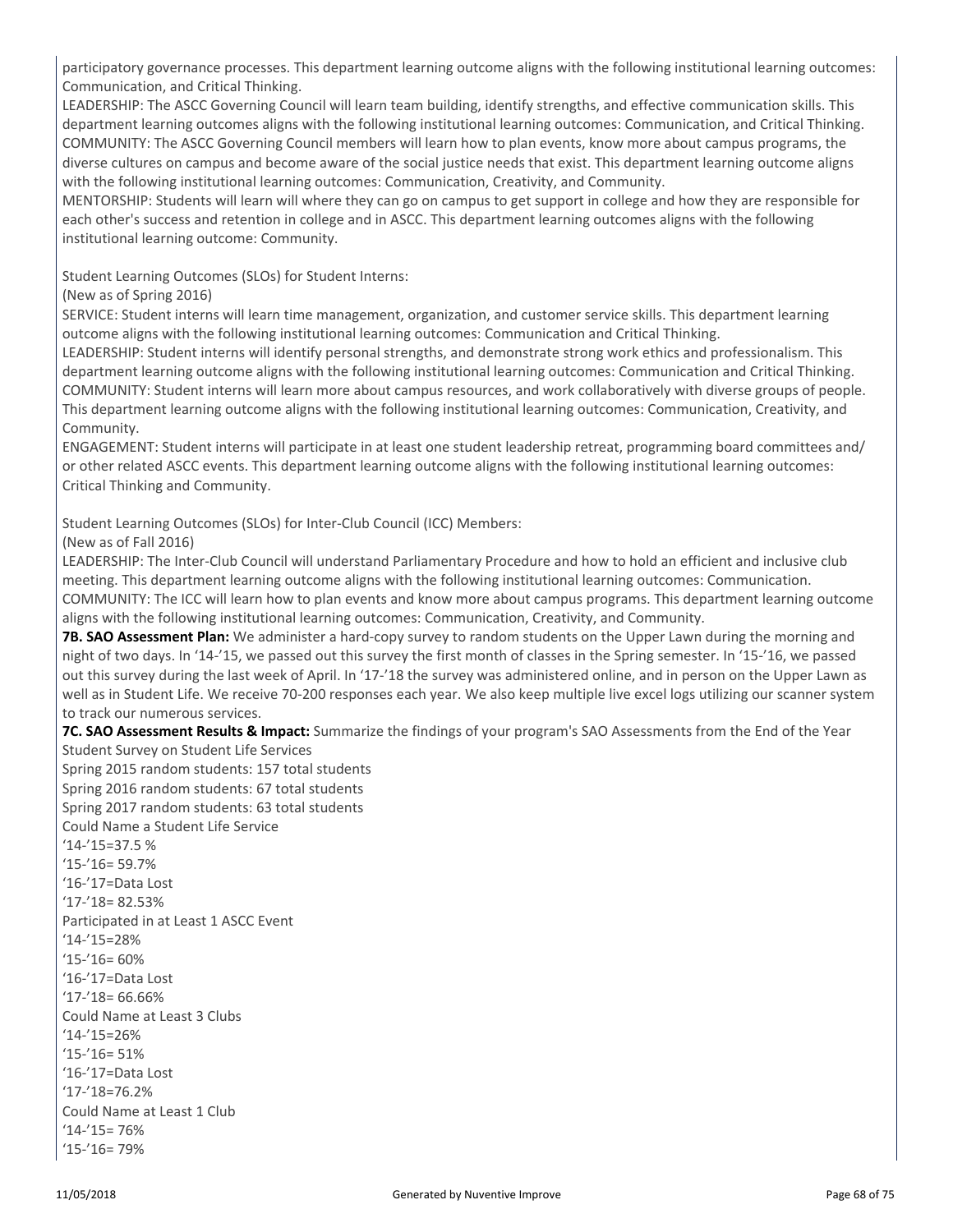'16-'17=Data Lost '17-'18= 87.3% Could Name What A.S.C.C. Stood For '14-'15=44% '15-'16=49.2% '16-'17=Data Lost '17-'18= 82.53% Satisfied/Very Satisfied with Student Life Experience '14-'15= 25%/58% '15-'16= 40%/60% '16-'17=Data Lost '17-'18= 29%/69.4% Summarize the findings of your program's SAO Assessments from the services provided to students: Student Visiting Student Life Data collected by clicker '13-'14: Data not collected 14-'15: 3106 '15-'16: Data not collected due to new staff miscommunication '16-'17: 4513 '17-'18: 7710 '18-'19: 2029 (thus far October, 10, 2018) Student Body Cards Created '10-'11: 685 (Provided by Victoria Worch's Program Review) '11-'12: 2225 (Provided by Victoria Worch's Program Review) '12-'13: 2245 (Provided by Victoria Worch's Program Review) '13-'14: 2405 (Provided by CI Solutions tracker) 14-'15: 2,313 Fall 2014: 1,122 Spring 2015: 1,191 '15-'16: 3,515 Fall 2015: 2,428 Spring 2016: 1,087 '16-'17: 2306 Fall 2016: 1,320 Spring 2017: 986 '17-'18: 1,948 Fall 2017: 1,192 Spring 2018: 756 Discounted Bus Tokens Provided '15-'16: 7,565 '16-'17: 9,000 '17-'18: 12,600 '18-'19: 3,600 (To 10/10/18 only) Free Pages Printed '13-'14: Service not available '15-'16: 16,409 '16-'17: 23,884 '17-'18: 51,256 '18-'19: 9,376 (as of 10/10/18) Student Body Fee Reversal #s: (This is when a student chooses to waive the rights to their Student Body Card and the department loses money and students lose access to campus activities/Student Life resources) '13-'14: 23 waived '14-'15: 13 waived '15-'16: 7 waived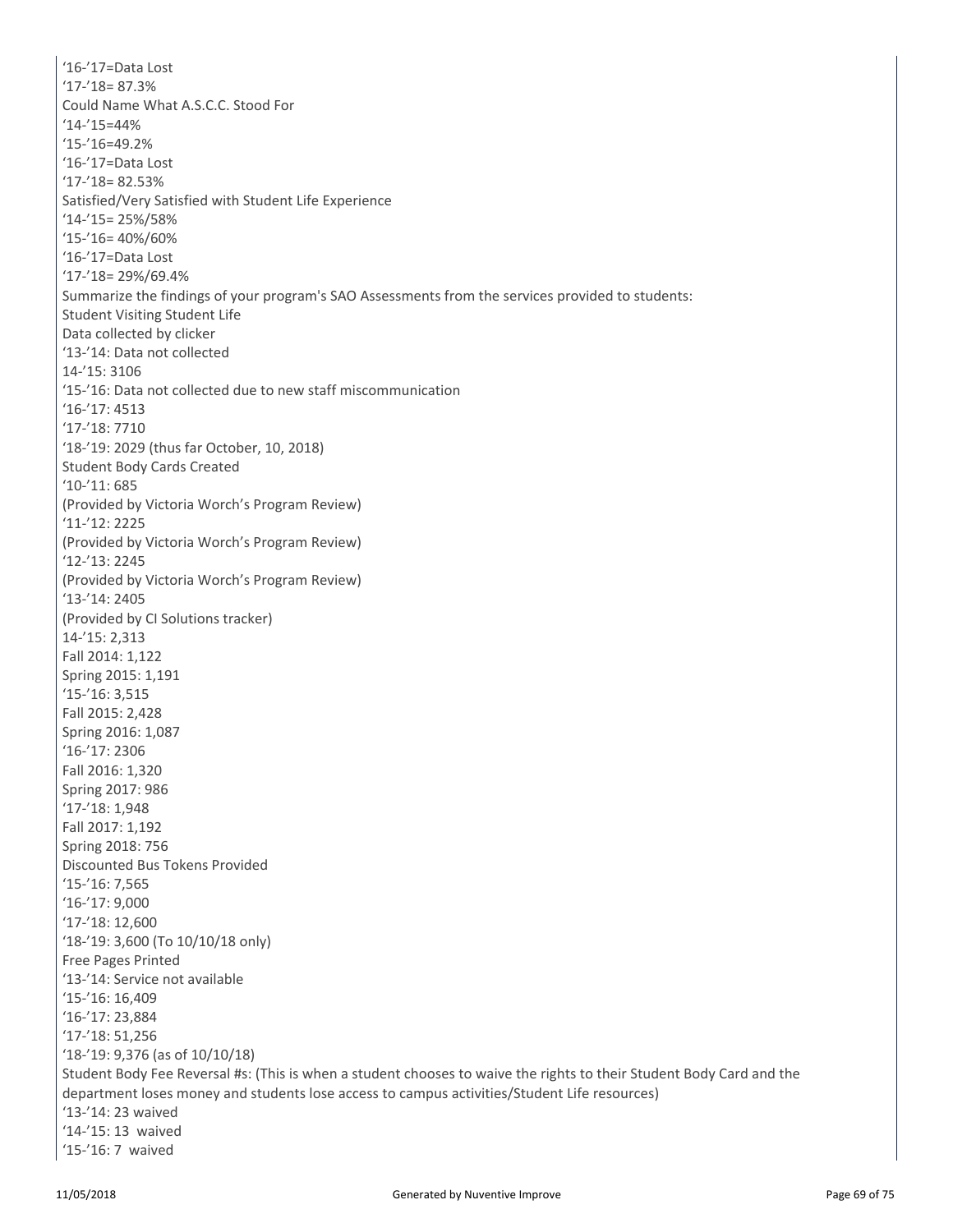'16-'17: 5 waived '17-'18: 13 waived (Student Body Fee doubled) '18-'19: 4 waved (Fall 2018 only) Students Participating in Housing Assistance Roommate Finder & Seeking Housing '10-'11: 0 (Service not available) (Provided by Victoria Worch's Program Review) '11-'12: 17 (Provided by Victoria Worch's Program Review) '12-'13: 20 (Provided by Victoria Worch's Program Review) '13-'14: 89 14-'15: 104 '15-'16: 3 (System updated with new Housing Coordinator on board. Tried utilizing Facebook instead of campus site without much traffic to site.) '16-'17: 64 '17-'18: 42 30 Home Seeker/Roommate Finder 12 Home Provider Listings Housing Classroom Presentations '17-'18: 12 (New addition from recommendation last Program Review Cycle) Housing Assistance One on Ones: Staff and Student '17-'18: 26 (New addition from recommendation last Program Review Cycle) Clubhouse Rental Usage '13-'14: Data Not Available 14-'15: 28 times '15-'16: 169 times '16-'17: 119 times '17-'18: 67 Game Room Usage '13-'14: 217 14-'15: 293 '15-'16: 518 Fall 2015: 251 Spring 2016: 267 '16-'17: 759 Fall 2016: 335 Spring 2017: 424 '17-'18: 574 Fall 2017: 285 Spring 2018: 289 '18-'19: Fall 2018: 174 (as of 10/10/18) Letters of Recommendations Written by Student Life/Scholarship Winners from Student Life '13-'14: 2/2 '14-'15: 3/3 '15-'16: 7/8 '16-'17: 12/12 '17-'18: 8/8 Active Clubs '11-'12: 25 (Provided by Victoria Worch's Program Review) '12-'13: 23 (Provided by Victoria Worch's Program Review) '13-'14: 25 14-'15: 25 '15-'16: 27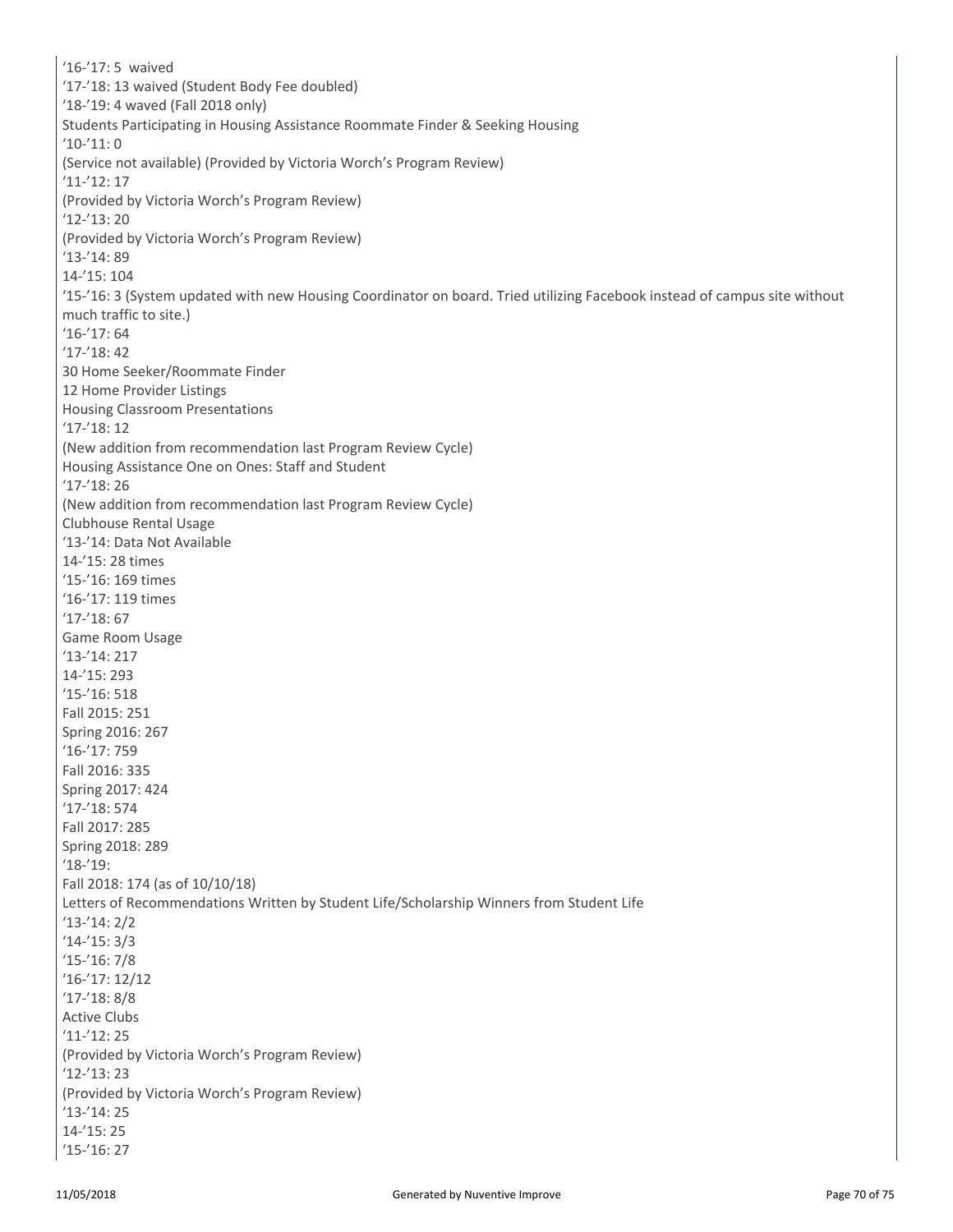$16 - 17.26$ '17-'18: 22 '18-'19: 28 Public Posting (New system of checking in each person who wants to post flyers starting Fall 2016. Disaggregating off and on campus started in Fall 2017.) Fall 2016: 135 postings Spring 2017: 126 postings Fall 2017: 96 postings 49 were from off campus organizations Spring 2018: 128 public postings 65 were from off campus organizations Fall 2018: 53 public postings (as of 10/10/2018) 22 were from off campus organizations Free Speech Applications Processed 2013: 12 2014: 13 2016: 10 2017: 46 Vending Commission 2017: 17 applicants and all awarded a total of \$12,060 and \$23,500 asked 2018: 14 applicants and all awarded a total of \$15,360 and \$17,370 asked Update for 2018, added the ability for programs to get a copy of their submission and groups award letters to be sent to divisions so that they can plan together and know how to best collaborate within the same department Vendor Applications Processed 2013: 13 2014: 14 2016: 14 2017: 15 Leadership Over Lunch Workshops 2/12/18: 10 students- non-positional leadership 03/21/18: 8 students- time management 04/03/18: 9 students - mindfulness and self-care Student Life Events Held Compared to Other Campuses Provided by CIAG in '16-'17 Skyline: 68 events CSM: 70 events Cañada: 84 events Provided by CIAG in '17-'18 Skyline= 43 events CSM 91=events Cañada 102 events Students Who Utilized Discounted Meals '17-'18: 735 (Program started in Spring 2018) Students Participating in Flex Day with Faculty, Staff, and Administrators '13-'14: 0 14-'15: 0 '15-'16: 4 '16-'17: 5 '17-'18: 0 '18-'19: 6 What are some improvements that have been, or can be, implemented as a result of SAO Assessment?

Continue to Incorporate Students in Flex Workshops Change in administrative leadership meant that there was an increase in opportunity for student leader participation in Flex Day. This must continue. Student voice and student presence in training days is crucial to our college's success. In the Fall 2018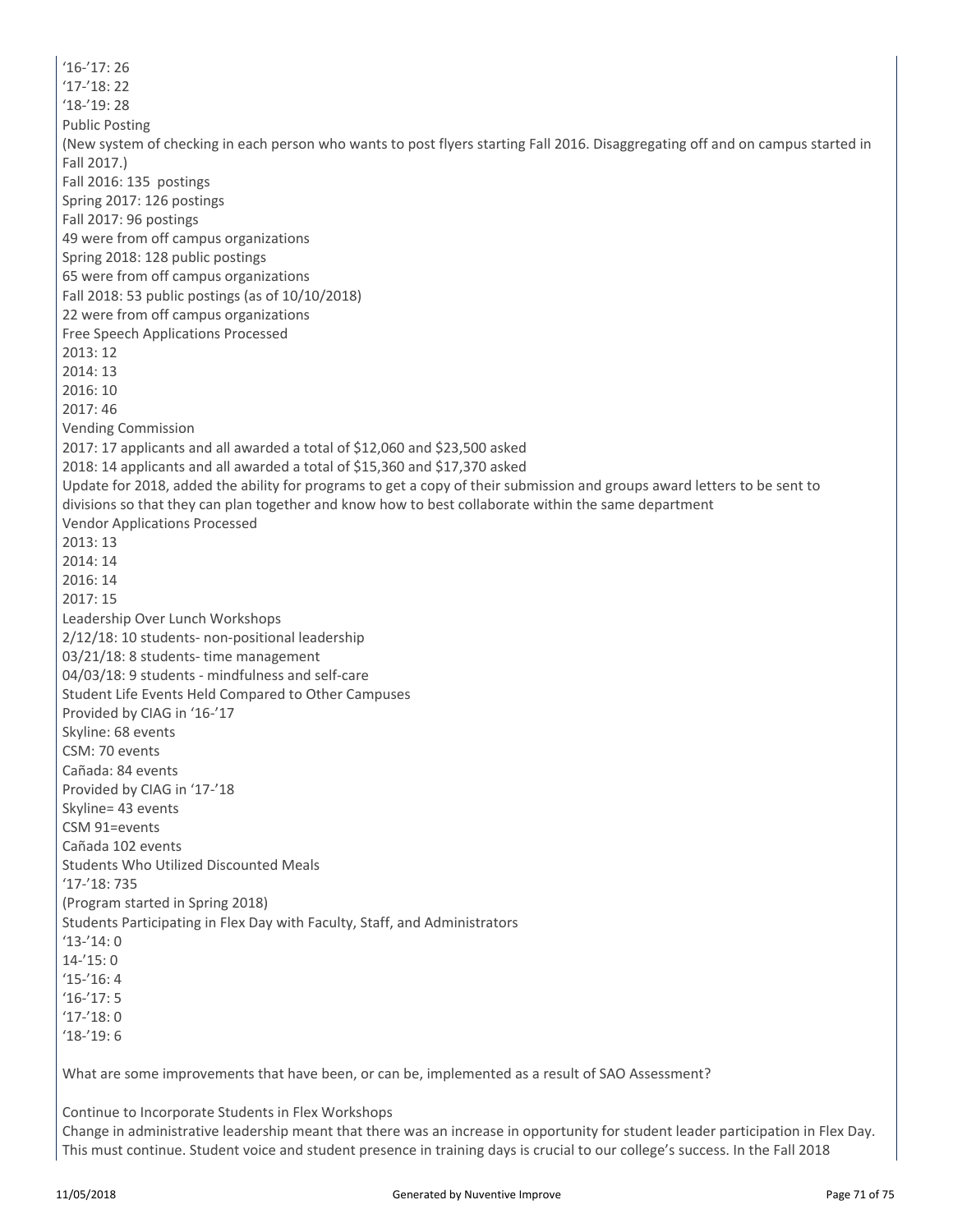semester, the Student Senate was invited to perform for the opening of Flex Day which made them feel very valued. The Student Life and Leadership Manager, in the same semester, also incorporated three students in a workshop about Love Languages that was attended by 40 faculty and staff members. This gave students an incredible opportunity to share their voice, feel valued, and receive professional development needed for life-long learning.

#### Increase the Campus-Wide Leadership Workshops We Offer

Garnering a wider audience with the new inclusion of Colts Con, ESO, International Student Center, Middle College, Promise, Outreach, and Leadership Over Lunch workshops, Student Life may look at increasing their reach on campus through further development of all-campus workshops and classroom-visit workshops

#### Increase in Free Speech

Because of the political climate, Student Life has seen a dramatic increase in Free Speech applications on campus. To become better equipped with the laws and best practices, the Student Life and Leadership Manager attended the National Student Affairs Conference that centered around Free Speech on campus

#### Assess Game Room Use

Although the Student Senate utilized their "Special Projects" account to purchase a new air hockey table, ping pong table, XBox, and Playstation in the '17-'18 year, there has been a decrease in the service. Assessment must be done to see why students are not seeking the Game Room as a place to "hang out".

#### Housing Assessment

Working with the District, all three college Student Life departments should be assessing students' housing needs further. Why has our number gone down yet the number of students in California having housing insecurity rising significantly? Further partnerships and work must be done with Sparkpoint, as possible drop in Student Life numbers in this area could be due to overlap housing assistance services in Sparkpoint. Creating meaningful interventions and assistance for students is crucial- this service's mission both at the college and within the district must be further developed. Within future cycles, Student Life must work closely with the Sparkpoint staff to see where overlap lies. Our department has spent money and many staff hours sending the Student Life and Leadership Assistant to Housing trainings and conferences and we must develop a college action plan.

#### Increase Student Body Card Use

There was also a decrease in Student Body Cards in the past academic year--potentially due to missing ink at the beginning of the year when card creation is the busiest. This combined with lower enrollment could play into the decrease of Student Body Cards. Student Life must do more night card creation nights and class visits to increase this number.

#### Continue to Fund Free Printing and Bus Tokens

We continue to be the only college in the district to provide discounted bus tokens and free printing. In the last two years bus token services provided have doubled and free printing services use has triple in three years. These programs must continue to be part of the budget, as a well used, further advertised support service to students.

#### Club Training

Within this cycle, we've seen the highest number of clubs in numerous years. This could be due to the streamlined process after a lot of re-working to a transition on google forms, including the constitution within the application questions itself.

#### Financially Support Club Advisors

With the national election and appointment, our center received many comments from students who had culture and political clubs that they didn't want to be involved and put themselves out in the public eye after the election. Our Center also heard from Club Advisors who didn't want to be advise and be liable when protests arose and liability became more real for Advisors. Our center will continue to advocate for Faculty and Staff to be compensated for the crucial and needed volunteer time of being a Club Advisor. Further research must be done as Club Participation is at an all time high this year. This could be due to the addition of a Summer 2018 Colts Con workshop on how to start a club and what club events students would like to see. This workshop must be continued in future years.

**7D. SLO Assessment Plan:** Summarize the findings of your program's SLO Assessments. What are some improvements that have been, or can be, implemented as a result of SLO Assessment?

Student Senate SLO Assessment: Student Senate Overall Results '15-'16 (20 students) Received a score of 90% or higher=11 Received a score of 80%-89%=5 Received a score of 75%-79%=4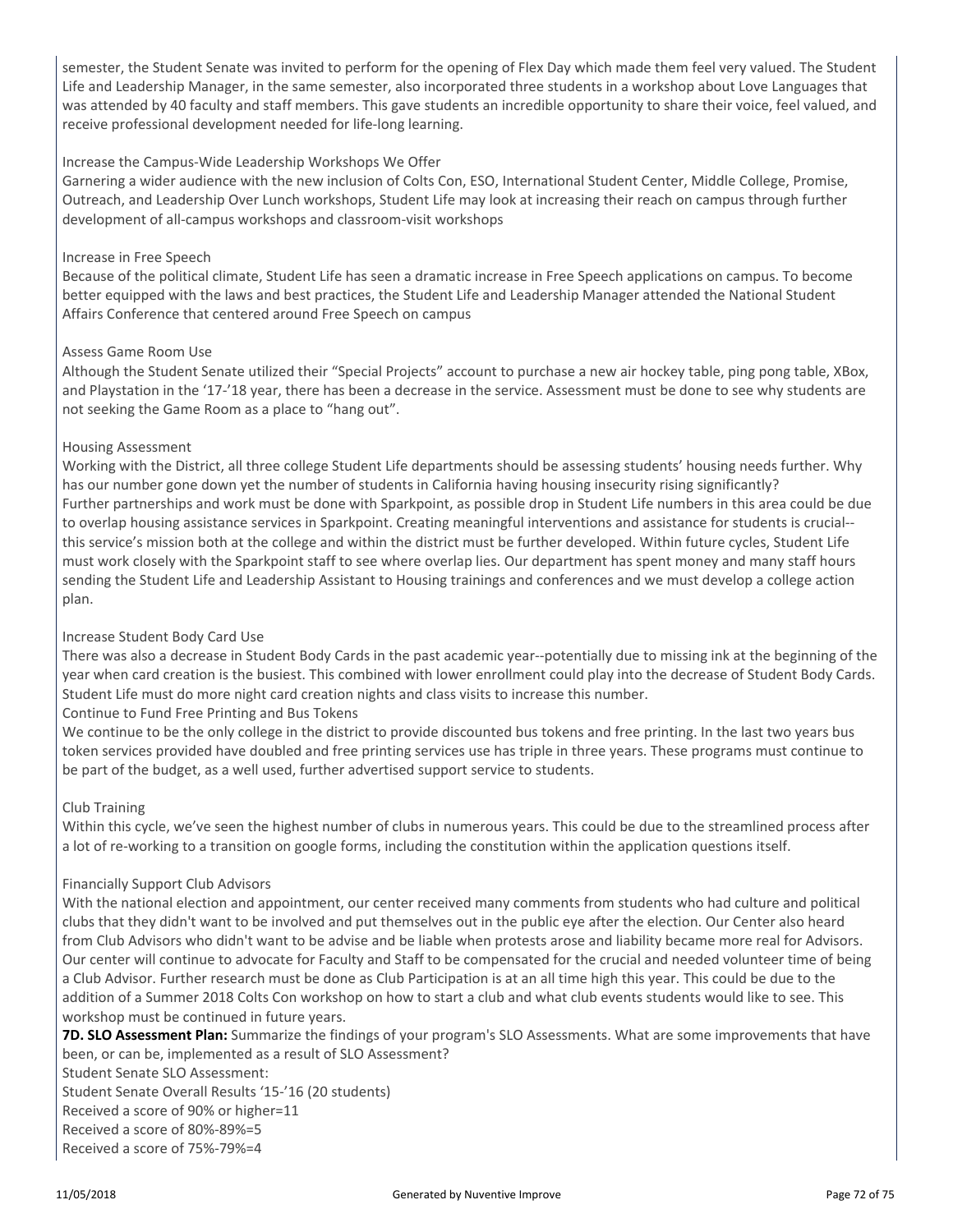Student Senate Overall Results '16-'17 (15 students) Received a score of 90% or higher=3 Received a score of 80%-89%=6 Received a score of 75%-79%=2 Received a score of 60%-74%=4 Student Senate Overall Results '17-'18 (12 students) Received a score of 90% or higher=2 Received a score of 80%-89%=8 Received a score of 75%-79%=2 Received a score of 60%-74%=0 Participatory Governance Knowledge (Pre ? Post Scores) '13-'14= 15% ? 31% '14-'15= 20% ? 92% '15-'16= 10% ? 94.7% '17-'18=58% ? 91.6% Parliamentary Procedure Knowledge (Pre ? Post Scores) '13-'14= 10% ? 25% '14-'15= 15% ? 92% '15-'16= 20% ? 94.7% '17-'18= 50% ? 91.6% Brown Act Procedure (Pre ? Post Scores) '13-'14= 5% ? 25% '14-'15= 5% ? 100% '15-'16= 25% ? 100% '17-'18= 25% ? 66.6% Social Justice (Pre ? Post Scores) '13-'14= 45% ? 62.5% '14-'15= 40% ? 69% '15-'16= 50% ? 95% '17-'18= 50% ? 91.6%

#### **7E. SLO Assessment Results & Impact:** Results:

Quantitative:

The data shows a consistent increase in students' knowledge of Leadership, Mentorship, Community, and Change through answering questions on social justice, brown act, parliamentary procedures, and participatory governance from the beginning of the year compared to the end of their Senate experience.

Within the '17-'18 year, there was a high percentage of turn-around and the lowered scores could potentially be due to the inclusion of new members as well as the different approach to testing. In previous years, student leaders were given a week in advance notice to bring their laptops (laptops were also provided if not available) and 45 minutes to take the post test, and in '17-'18 the test was given at a Senate meeting without preparation within a 30 minute duration on smartphones. A follow up, inperson, test was given to students who scored 79% or below and those students were able to score a 95% or above when asked in person without a time limit. Considerations should be made when administering the test for a longer period of time, and with the inclusion of laptops for all future post-tests. I also believe a fully developed Canvas with mandatory modules and video trainings would be beneficial for future years.

Qualitative: The qualitative data received from pre and post self-reflection presentations continues to show students feeling more community on campus, personal growth within learning how they communicate and lead, and better grasping professional and work skills (lifelong learning) they could utilize outside of campus. In previous years, students struggled articulating the importance of social justice and the role they played in assisting other students. With the '17-'18 partnerships and trainings like the Campus Awareness Summit, the National Conference on Race and Ethnicity, and other national issues of sexual harassment, LGBTQ+, and documentation being discussed, Student Senate's ability to see students' struggles and act on them with new campus-wide events and initiatives (within their work as well as their presentations) has seen an incredible increase through their work. With the inclusion of ethnographic poetry into their first presentation, students also provided the feedback that being able to share who they truly are and why they are at Cañada has given them more agency over their journeys and lives in the next few years. Because of the Student Life and Leadership Manager's new doctorate program, the Student Senate curriculum has incorporated more humanizing pedagogy into the learning. The students have shown more drive and skills to challenge the status quo while also recognizing and incorporating students' lived experiences. This can be seen with their comments during their presentations regarding an awareness of the campus and their position and responsibility in it. This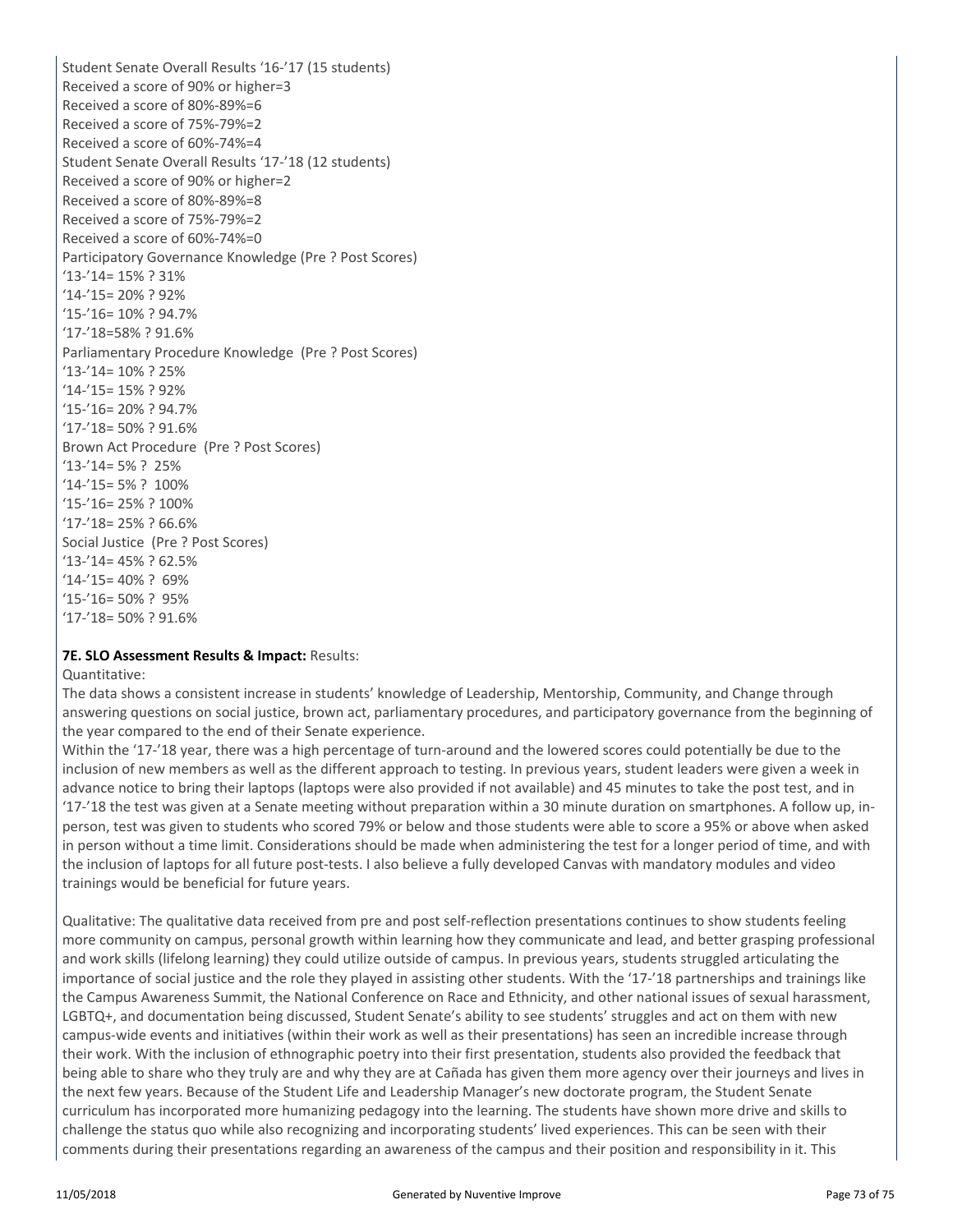critical consciousness has led to a larger district purpose for them, leading to housing and transportation research and meetings with the administration to better solve these issues. Students have said in their presentations that they never believed until Senate that they could have a direct impact on students food, housing, and transportation and that they are doing all three because of their learned roles

### **Looking Ahead**

Free Speech Areas

**7F. SAOs & SLOs for the Next Review Cycle:** State your SAOs for the next review cycle. Describe how you will address identified opportunities for improvement. The Center for Student Life and Leadership Development will provide student engagement opportunities for the student body at Cañada College Key Performance Indicators (KPIs) Student Government Involvement Student Club Participation Student Event Attendance/Participation Leadership Conference/Retreat Participation All-campus Leadership Workshops Leadership Awards Welcome Week Spirit Week Club Rush Students, staff, faculty, and administration of Cañada College will benefit from The Center for Student Life and Leadership services Key Performance Indicators (KPIs) Forms Processed Equipment Check Out Forms

The past SAOs of "increase" services has been sufficiently met with the exception of Housing Assistance, and a new direction for Student Life's SAO's can now be about the meaningfulness behind the services. With the addition of KPIs for next cycle, SAO's meaningful assessment can be more efficient. These KPIs and SAOs were developed from a research presentation and partnership with Orange Coast College

#### Student Learning Outcomes (SLOs)

CHANGE: The Associated Students of Cañada College (ASCC) Governing Council will understand the College and District participatory governance processes. This department learning outcome aligns with the following institutional learning outcomes: Communication, and Critical Thinking.

LEADERSHIP: The ASCC Governing Council will learn team building, identify strengths, and effective communication skills. This department learning outcomes aligns with the following institutional learning outcomes: Communication, and Critical Thinking. COMMUNITY: The ASCC Governing Council members will learn how to plan events, know more about campus programs, the diverse cultures on campus and become aware of the social justice needs that exist. This department learning outcome aligns with the following institutional learning outcomes: Communication, Creativity, and Community.

MENTORSHIP: Students will learn will where they can go on campus to get support in college and how they are responsible for each other's success and retention in college and in ASCC. This department learning outcomes aligns with the following institutional learning outcome: Community.

#### **9. Program Improvement Initiatives:** Increase in Free Speech Knowledge

Attend additional Free Speech conferences and workshops and create a Cañada College Free Speech workshop by the end of the next cycle

#### Assess Game Room Use

Assessment of game room usage and partner with Student Senate to create a plan of action, implement plan of action and collect data by the end of the next cycle

#### Housing Assessment

Working with the District to assess students' housing needs further Partner with Student Senate to create a plan of action, implement plan of action and collect data by the end of the next cycle

Increase Student Body Card Use+ Create Student Body Cards that Can Load a Meal Plan